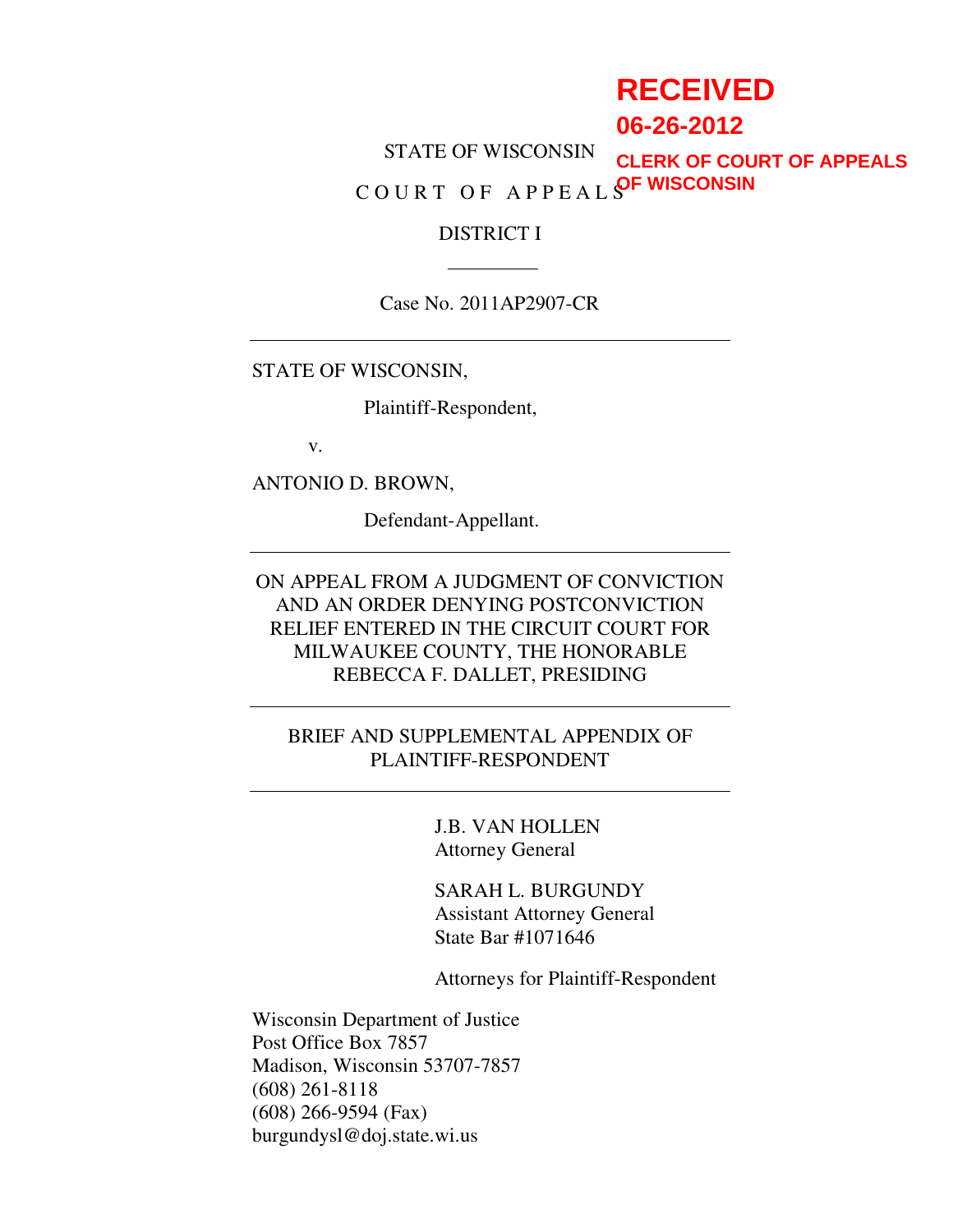## TABLE OF CONTENTS

|         |           | STATEMENT ON ORAL ARGUMENT AND                                                                                                               |
|---------|-----------|----------------------------------------------------------------------------------------------------------------------------------------------|
|         |           |                                                                                                                                              |
|         |           | SUPPLEMENTAL STATEMENT OF THE CASE  3                                                                                                        |
|         |           |                                                                                                                                              |
| L.      |           | BROWN IS ENTITLED<br><b>TO</b><br>SENTENCE CREDIT THROUGH<br>THE DATE OF HIS SENTENCING<br>FOR THE NEW CRIME3                                |
|         | A.        |                                                                                                                                              |
|         | <b>B.</b> | Brown is entitled to sentence<br>credit for the fourteen days he<br>spent in custody between his<br>revocation and his sentencing            |
| $\Pi$ . | CAUSE     | THE CIRCUIT COURT PROPERLY<br>CONCLUDED THAT<br><b>THE</b><br>OFFICERS HAD PROBABLE<br>OR REASONABLE<br><b>SUSPICION TO STOP THE CAR.  8</b> |
|         | A.        | Relevant law and standard of                                                                                                                 |
|         | <b>B.</b> |                                                                                                                                              |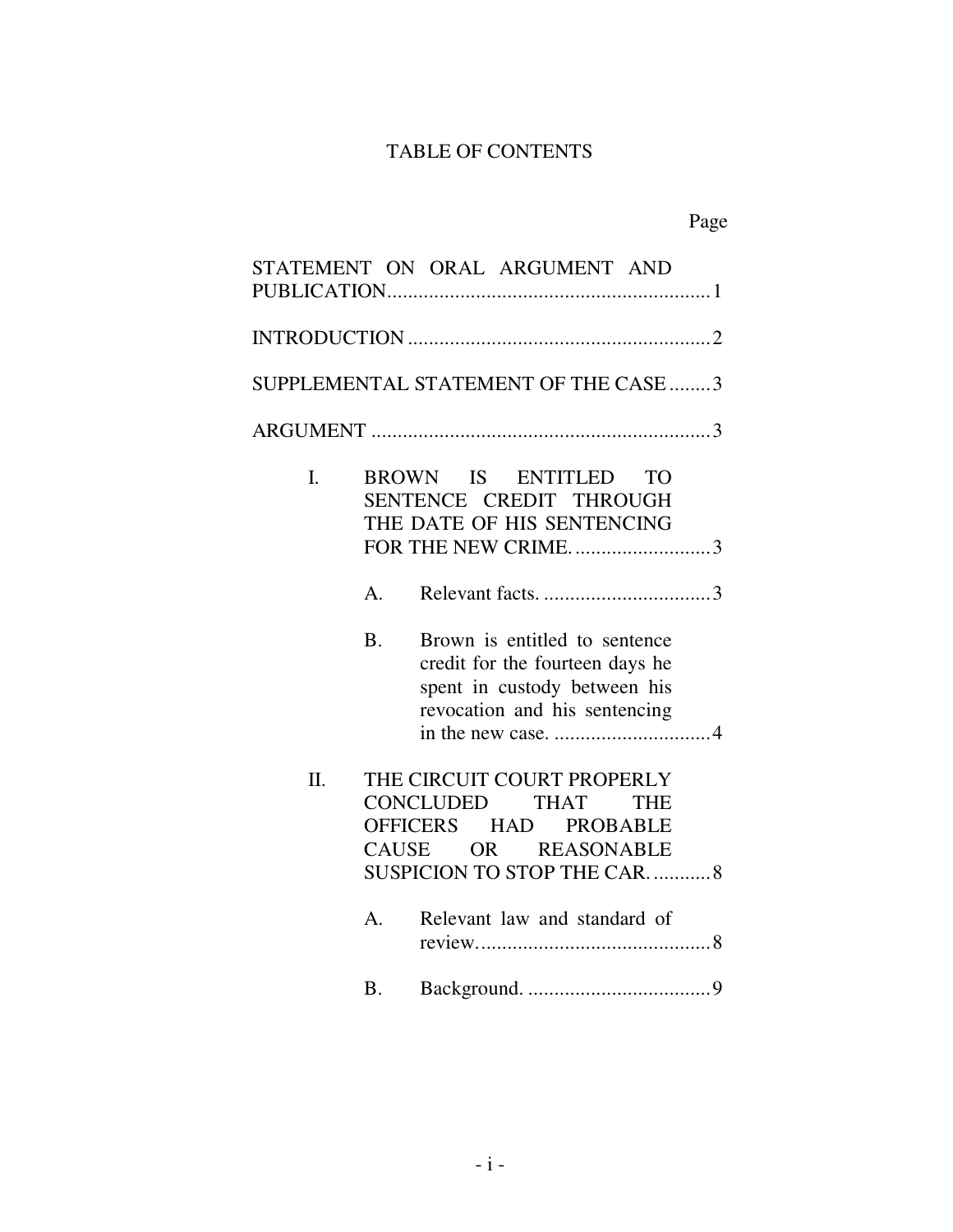| The circuit court properly                                                                                      |  |  |  |  |  |
|-----------------------------------------------------------------------------------------------------------------|--|--|--|--|--|
| concluded that the officers'                                                                                    |  |  |  |  |  |
| observation of a seemingly                                                                                      |  |  |  |  |  |
| defective tail lamp bulb                                                                                        |  |  |  |  |  |
| provided probable cause or                                                                                      |  |  |  |  |  |
| reasonable suspicion to stop                                                                                    |  |  |  |  |  |
| the car based on a violation of                                                                                 |  |  |  |  |  |
|                                                                                                                 |  |  |  |  |  |
|                                                                                                                 |  |  |  |  |  |
| the contract of the contract of the contract of the contract of the contract of the contract of the contract of |  |  |  |  |  |

- D. The officers did not make a "mistake of law" because a single defective bulb within a multi-bulb tail lamp could constitute a violation of Wis. Stat. § 347.13(1). .......................... 13
- III. BROWN WAS NOT DENIED THE EFFECTIVE ASSISTANCE OF COUNSEL BASED ON COUNSEL'S FAILURE TO RAISE A MERITLESS ARGUMENT TO THE CIRCUIT COURT. ......................... 15
- CONCLUSION ............................................................ 15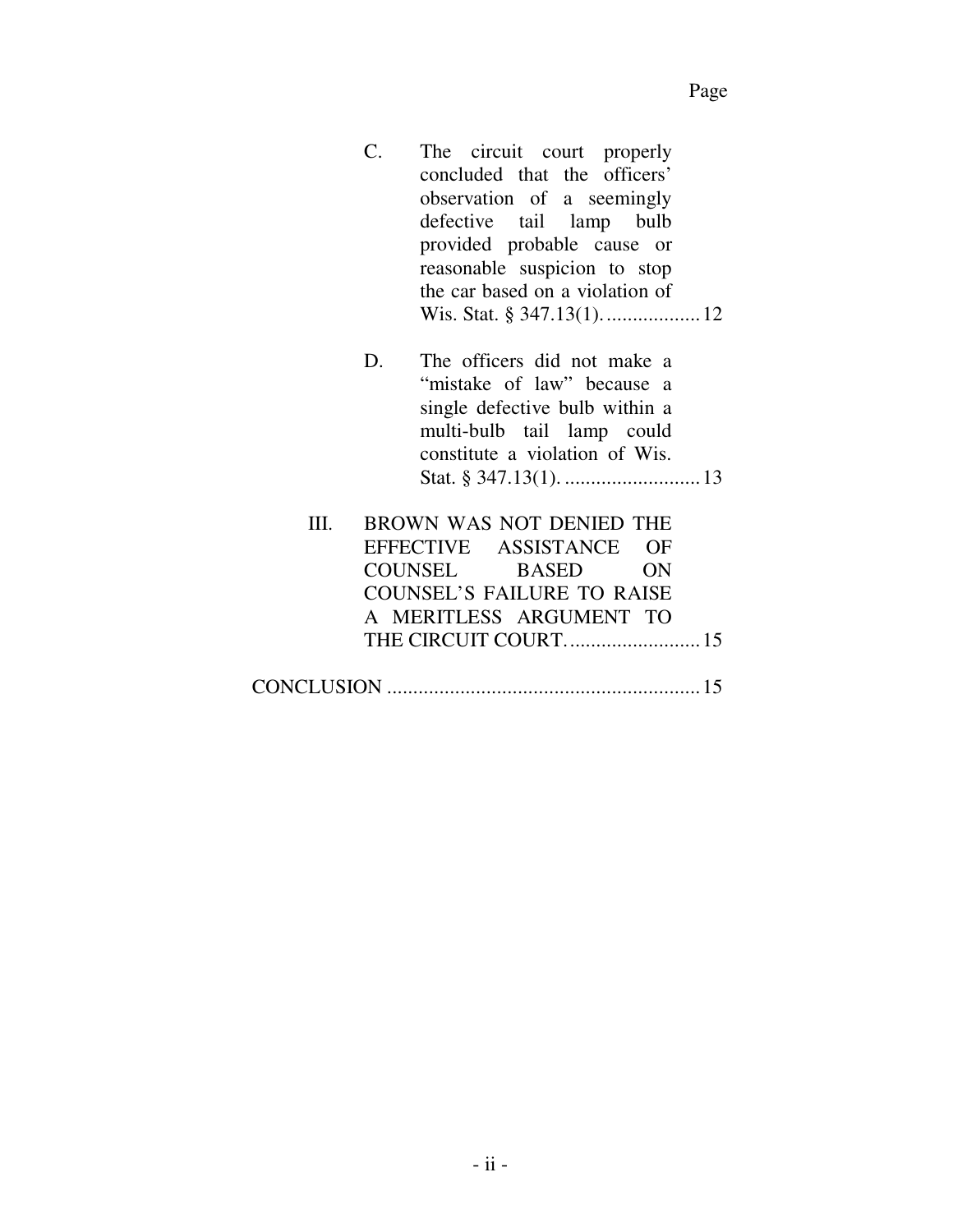## Page

## TABLE OF AUTHORITIES

## **CASES**

| State v. Beets,                    |
|------------------------------------|
| 124 Wis. 2d 372,                   |
|                                    |
| State v. Byrge,                    |
| 2000 WI 101, 237 Wis. 2d 197,      |
|                                    |
| State v. Gilbert,                  |
| 115 Wis. 2d 371,                   |
|                                    |
| State v. Jackson,                  |
| 147 Wis. 2d 824,                   |
|                                    |
| State v. Longcore,                 |
| 226 Wis. 2d 1,                     |
| 594 N.W.2d 412 (Ct. App. 1999)  13 |
| State v. Laurence Evan Olson,      |
| No. 2010AP149-CR,                  |
|                                    |
| State v. Popke,                    |
| 2009 WI 37, 317 Wis. 2d 118,       |
|                                    |
| State v. Post,                     |
| 2007 WI 60, 301 Wis. 2d 1,         |
|                                    |
| State v. Presley,                  |
| 2006 WI App 82, 292 Wis. 2d 734,   |
|                                    |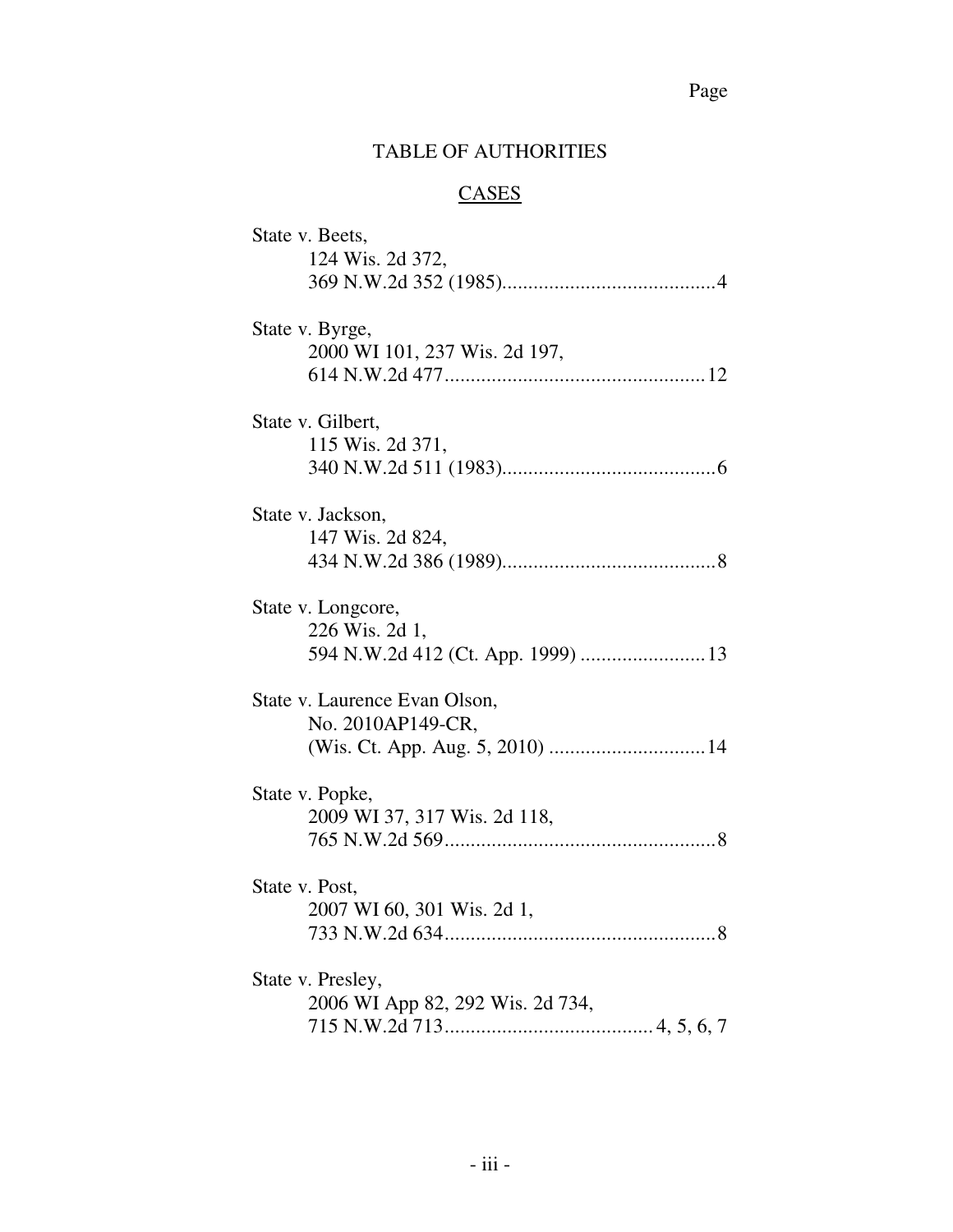| State v. Wheat,                   |  |
|-----------------------------------|--|
| 2002 WI App 153, 256 Wis. 2d 270, |  |
|                                   |  |
| Strickland v. Washington,         |  |
|                                   |  |

## **STATUTES**

## OTHER AUTHORITIES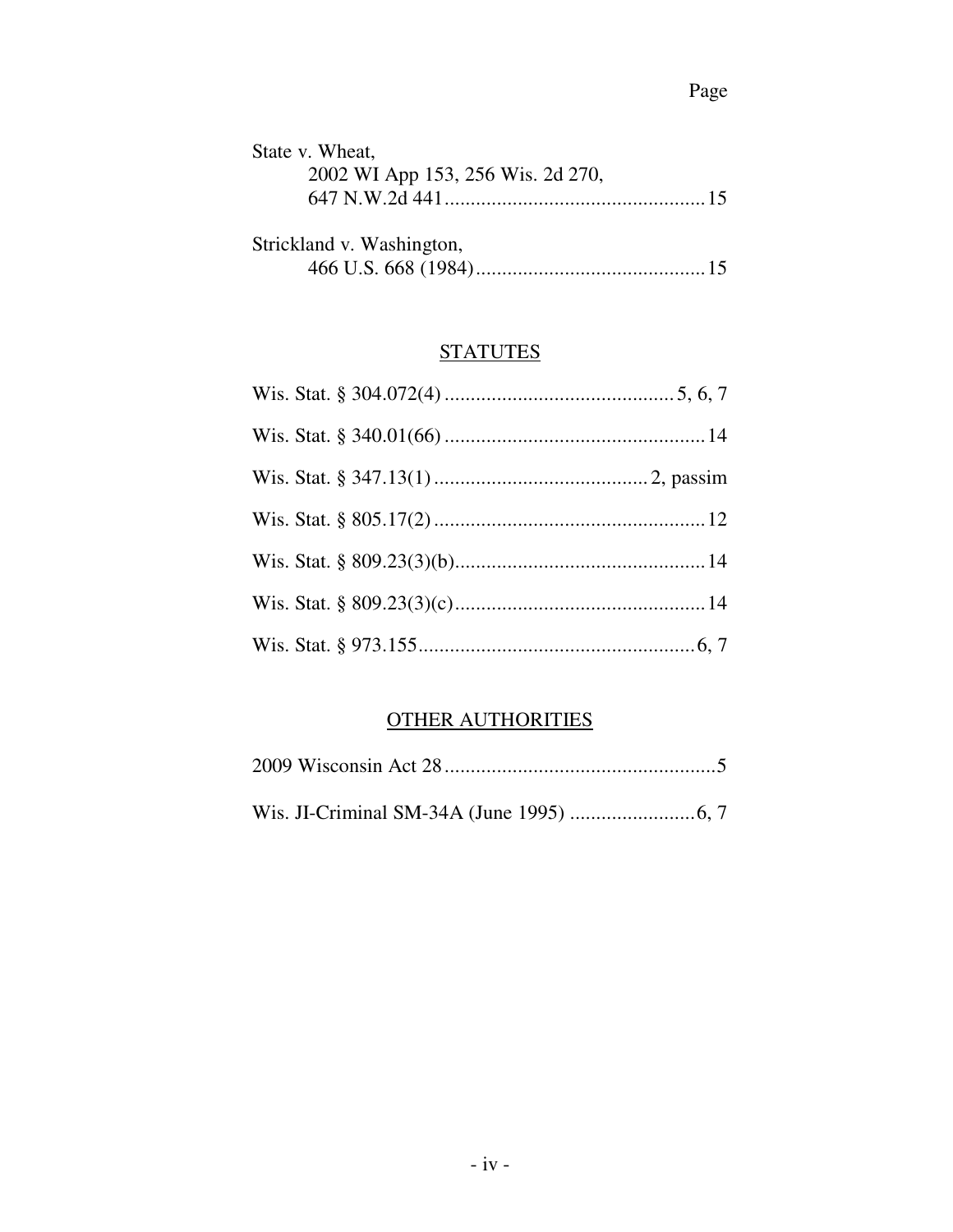#### STATE OF WISCONSIN

#### COURT OF APPEALS

#### DISTRICT I

#### Case No. 2011AP2907-CR

STATE OF WISCONSIN,

Plaintiff-Respondent,

v.

ANTONIO D. BROWN,

Defendant-Appellant.

ON APPEAL FROM A JUDGMENT OF CONVICTION AND AN ORDER DENYING POSTCONVICTION RELIEF ENTERED IN THE CIRCUIT COURT FOR MILWAUKEE COUNTY, THE HONORABLE REBECCA F. DALLET, PRESIDING

### BRIEF AND SUPPLEMENTAL APPENDIX OF PLAINTIFF-RESPONDENT

### **STATEMENT ON ORAL ARGUMENT AND PUBLICATION**

The State does not request oral argument. The parties' briefs adequately set forth the relevant facts and applicable law. Publication, however, may be helpful to clarify and provide guidance on the issues presented in this case.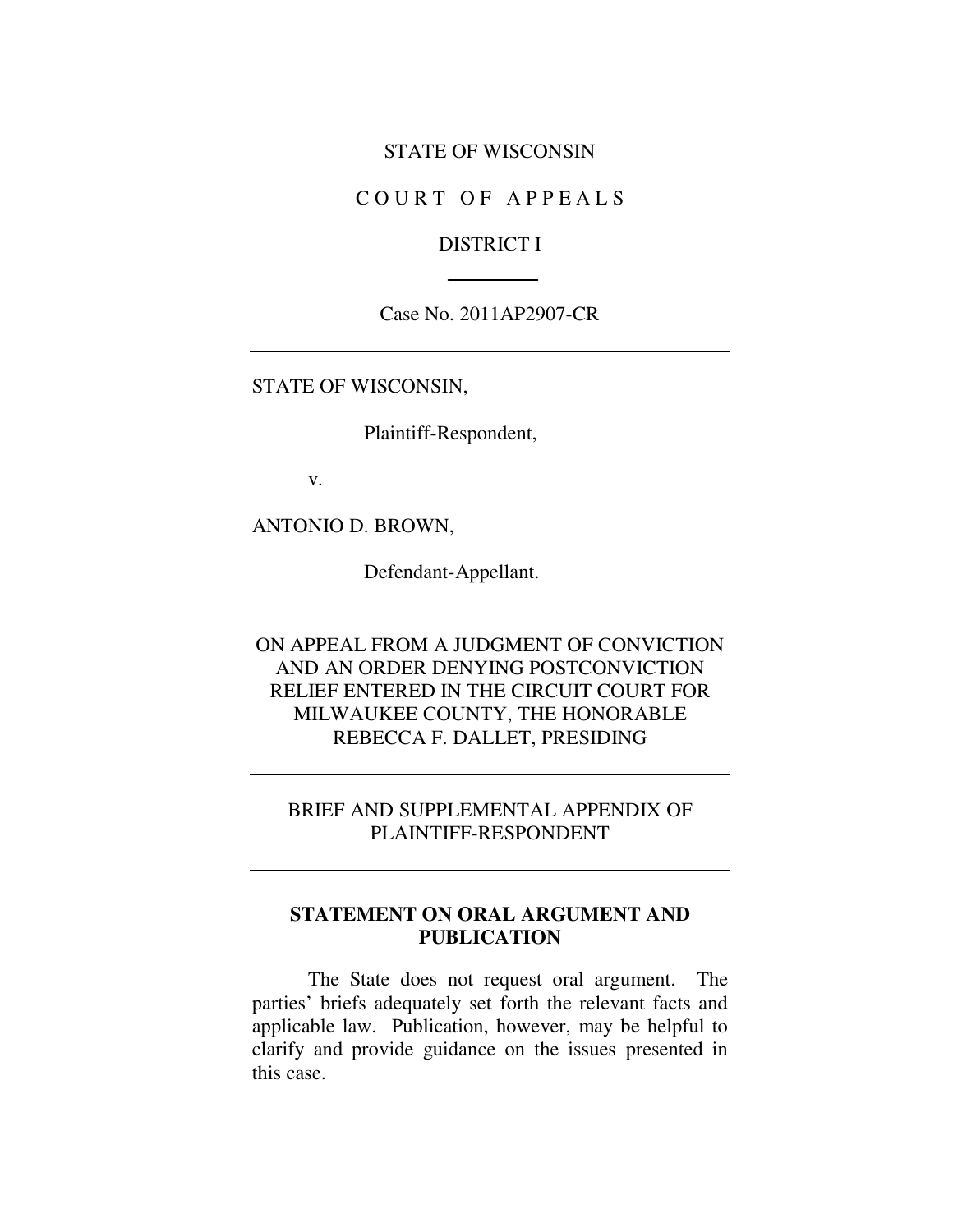#### **INTRODUCTION**

On July 3, 2010, Milwaukee police officers arrested defendant-appellant Antonio Brown for possession of a firearm by a felon after they stopped the car in which he was riding for operating with a defective tail lamp. A subsequent search of the car produced the weapon. Brown challenged the stop in a motion to suppress, but the circuit court denied the motion. Subsequently, Brown entered a guilty plea on the new charge.

At the time of his arrest, Brown was on supervision for a previous felony. Based on the new crime and other violations of conditions of supervision, Brown's supervision was revoked on January 14, 2011, and he was ordered to serve the remainder of his sentence on his felony conviction. Two weeks later, on January 28, he was sentenced on the new crime to a term to run concurrently with his revocation sentence. He was transferred to prison a few days later to begin serving both of those sentences. The circuit court awarded Brown 195 days of sentence credit from the date of his arrest to the date of his revocation.

On appeal, Brown raises two issues. First, he seeks an additional fourteen days of sentence credit for his custody between January 14 and January 28, the date he was sentenced for his new crimes. Second, he challenges the legality of the stop, arguing that the officers made a mistake of law in concluding that the non-operation of a single bulb within the car's tail lamp was a violation of Wis. Stat. § 347.13(1). As an alternative argument, he asserts that counsel was ineffective for failing to raise that argument in the motion hearing.

For the foregoing reasons, the State agrees that Brown is entitled to the additional fourteen days of sentence credit that he seeks. However, Brown is not entitled to relief on his second claim. Under the circumstances, the circuit court properly concluded that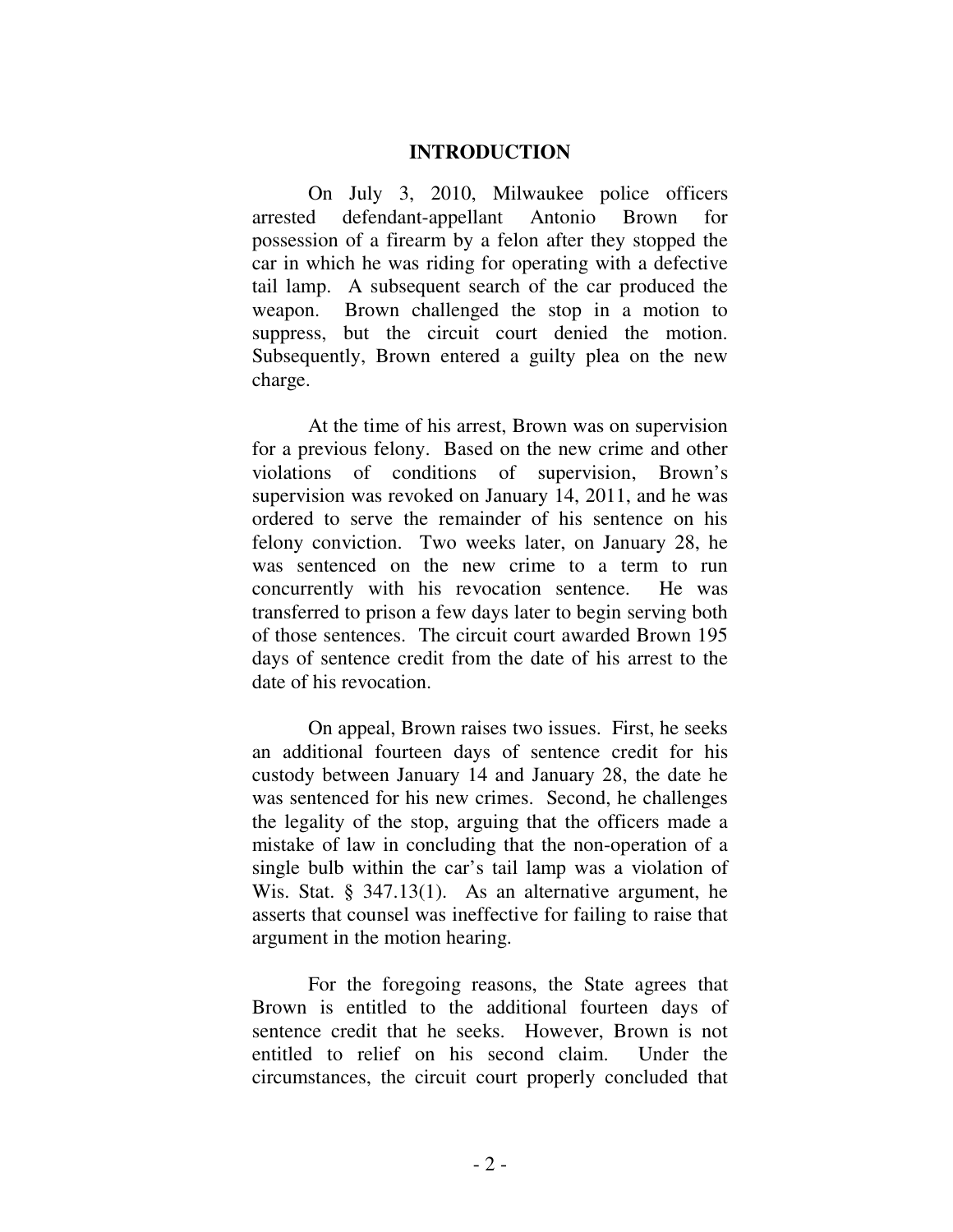the officers had probable cause or reasonable suspicion to initiate the stop based on a single inoperable tail lamp bulb and counsel did not perform deficiently for not raising that argument.

#### **SUPPLEMENTAL STATEMENT OF THE CASE**

 Brown's statement of the case is sufficient to frame the issues for review. The State will include additional relevant facts in the argument section of its brief.

#### **ARGUMENT**

## **I. BROWN IS ENTITLED TO SENTENCE CREDIT THROUGH THE DATE OF HIS SENTENCING FOR THE NEW CRIME.**

Brown first argues that the circuit court erred in denying his postconviction motion regarding sentence credit (Brown's brief at 8-11). For the foregoing reasons, the State agrees that Brown is entitled to the fourteen days of sentence credit between his revocation on January 14 and his sentencing for the new crime on January 28. Accordingly, this court should reverse the decision and order of the circuit court denying Brown's postconviction motion and remand with instructions to amend the amended judgment of conviction to reflect those additional fourteen days of sentence credit.

#### **A. Relevant facts.**

Brown was arrested for possession of a firearm by a felon on July 3, 2010, while he was on extended supervision (19; A-Ap. 126). His supervision was revoked 195 days later on January 14, 2011 (28:9; A-Ap. 125). Brown was sentenced for the felon-in-possession charge on January 28, 2011, to a term of five years' incarceration to be served concurrently with his revocation sentence (19; A-Ap. 126). He was transferred to prison a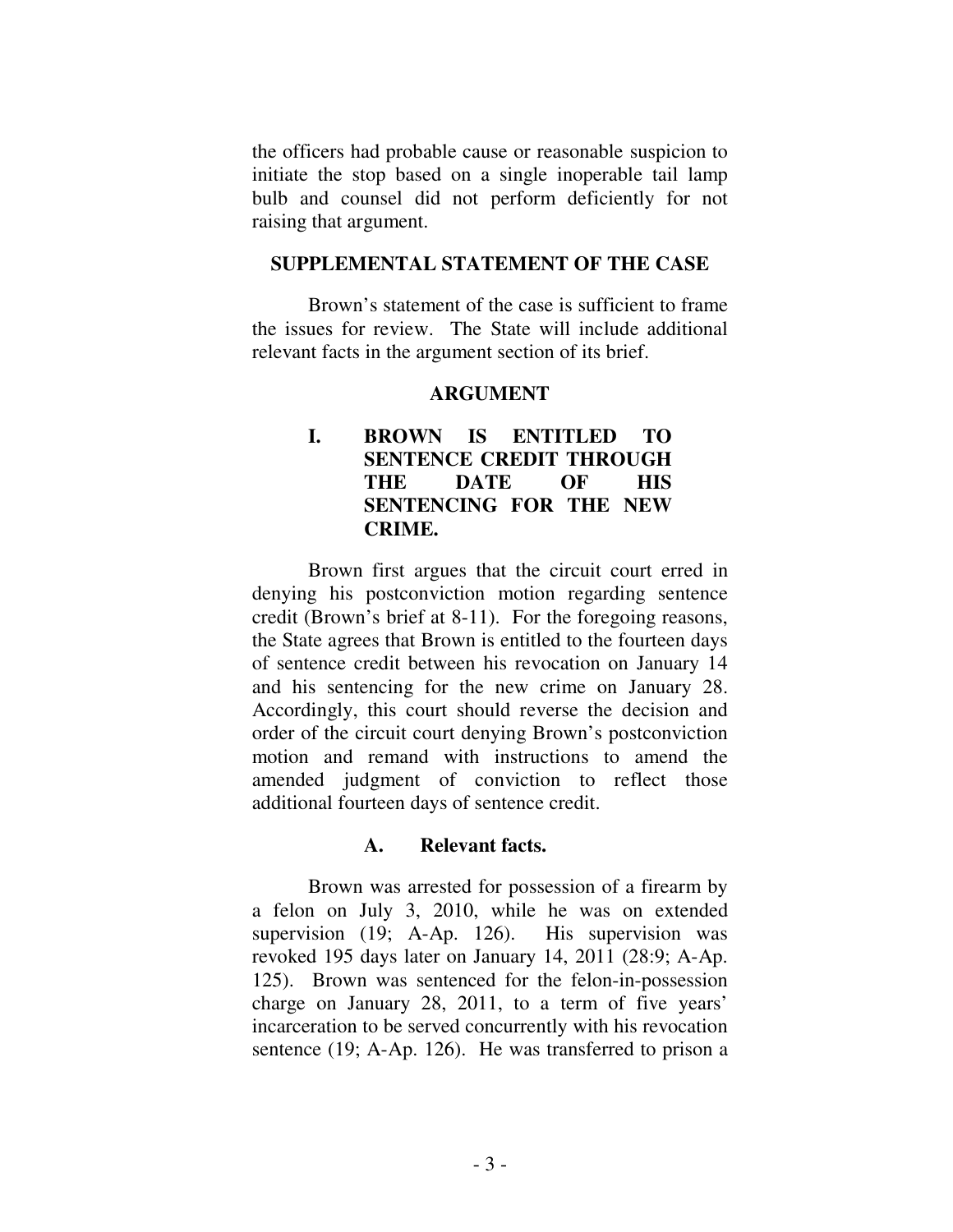few days later to serve those sentences (19; 28:9; A-Ap. 125-26).

Brown filed a postconviction motion seeking credit for the 209 days that he was in custody between his arrest and his sentencing in the new case (28:6-7; A-Ap. 122- 23). The circuit court granted Brown credit on the 195 days between the date of his arrest and his revocation, but denied that he was entitled to credit for the fourteen days between his revocation and sentencing (29:3-5; A-Ap. 114-16). Brown appeals.

## **B. Brown is entitled to sentence credit for the fourteen days he spent in custody between his revocation and his sentencing in the new case.**

 The relevant law is expressed in *State v. Beets,* 124 Wis. 2d 372, 369 N.W.2d 352 (1985). When an offender commits a crime while on supervision and the court ultimately imposes concurrent sentences, the offender is credited with custody up until the time that the offender is sentenced on either the new crime or the revocation sentence. Either act of sentencing—whichever occurs first—severs the connection with the custody on the other crime. *Id.* at 379. *Beets* involved probation with a withheld sentence. In that case, the supreme court held that the sentencing determination after probation, not the revocation itself, severed the connection with the custody on the new crime. *Id.*

 In *State v. Presley,* 2006 WI App 82, 292 Wis. 2d 734, 715 N.W.2d 713, this court addressed the issue in the context of extended supervision. This court, relying on *Beets*, held that it was the "act of sentencing, not the revocation determination" that was the "lynchpin to the uncoupling of the connection between the new and old charges." *Id.*, ¶9. Specifically, this court reiterated the holding in *Beets* that the reconfinement hearing, not the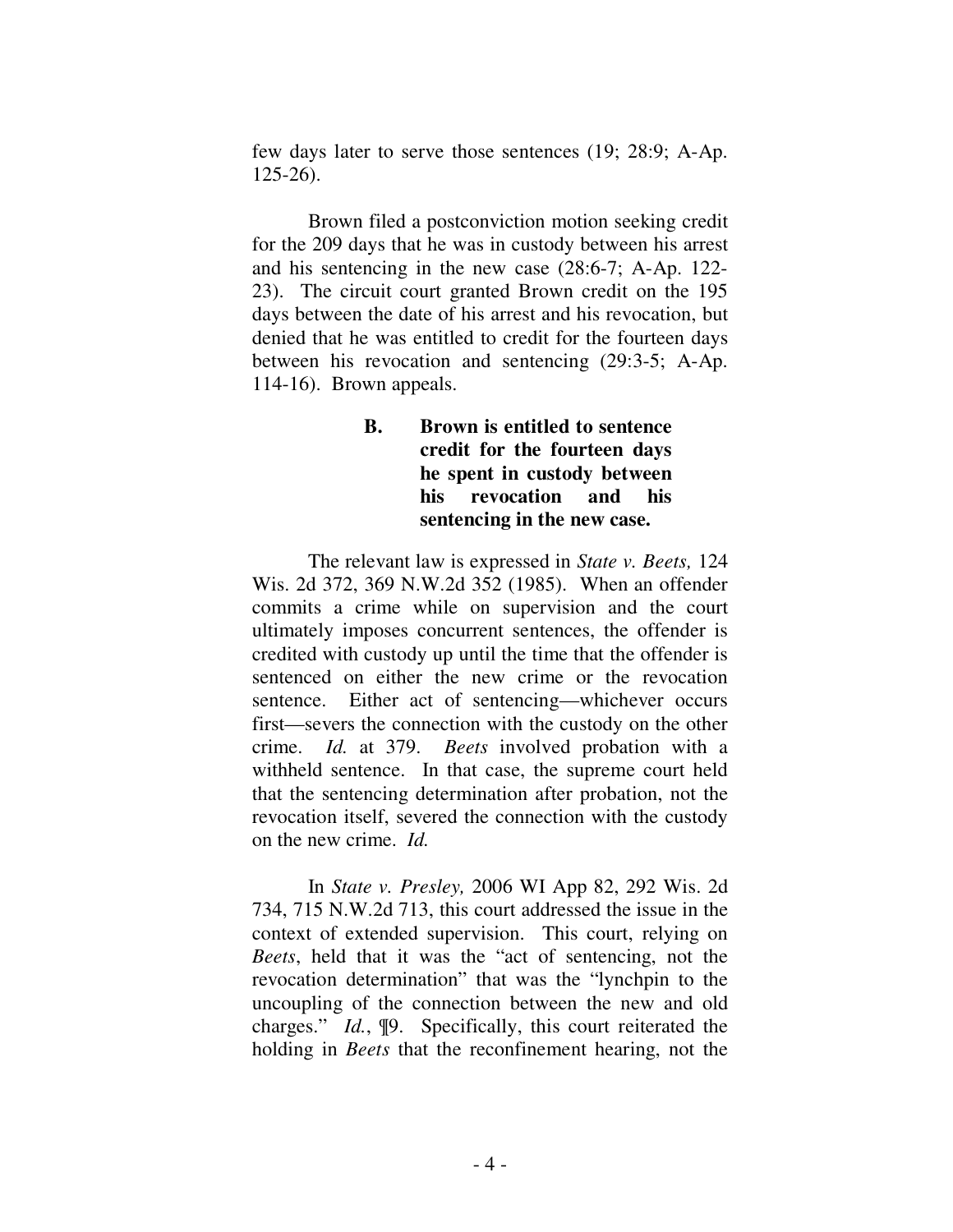revocation hearing, severs the connection between the charges in the context of extended supervision. *Id.*, ¶10.

 Thus, in both *Beets* and *Presley,* it was the sentencing after revocation that severed the connection between the old and new offenses, not the revocation itself. As Brown notes, after *Presley* was decided, the legislature eliminated reconfinement hearings (Brown's brief at 11 n.3). *See* 2009 Wisconsin Act 28. Accordingly, that change raises the following question: Given the elimination of reconfinement hearings, is the revocation decision itself the "act of sentencing" that severs the connection between the old and new crimes?

 The circuit court in the present case answered that question with a "yes." It reasoned that Brown was reconfined administratively when his supervision was revoked and before he was sentenced for the new crime (29:5; A-Ap. 116). Thus, it concluded, he was only entitled to credit up until the date of revocation (*id.*).

 The State agrees with Brown's position and respectfully submits that the circuit court's conclusion was incorrect. Rather, the following rule reflects the proper approach: In situations where an offender is revoked from supervision for committing a new crime, where there is no reconfinement hearing on the revocation, and where the offender is sentenced to concurrent terms on both the revocation sentence and the sentence for the new crime, he or she is entitled to sentence credit for custody served from the date of arrest to either the date of the sentencing on the new crime or of the transfer to prison, whichever occurs first.<sup>1</sup>

 The State finds support for that rule in *Presley* and Wis. Stat. § 304.072(4)*.* As noted above, this court in *Presley* held that the reconfinement hearing, not the

 $\overline{a}$ 

<sup>&</sup>lt;sup>1</sup> As Brown notes, this question is likewise at issue in *State v*. *John Oliver Huff, Jr.*, Dist. I, No. 2011AP2268-CR, which is currently submitted to this court and in which the State advances the same argument.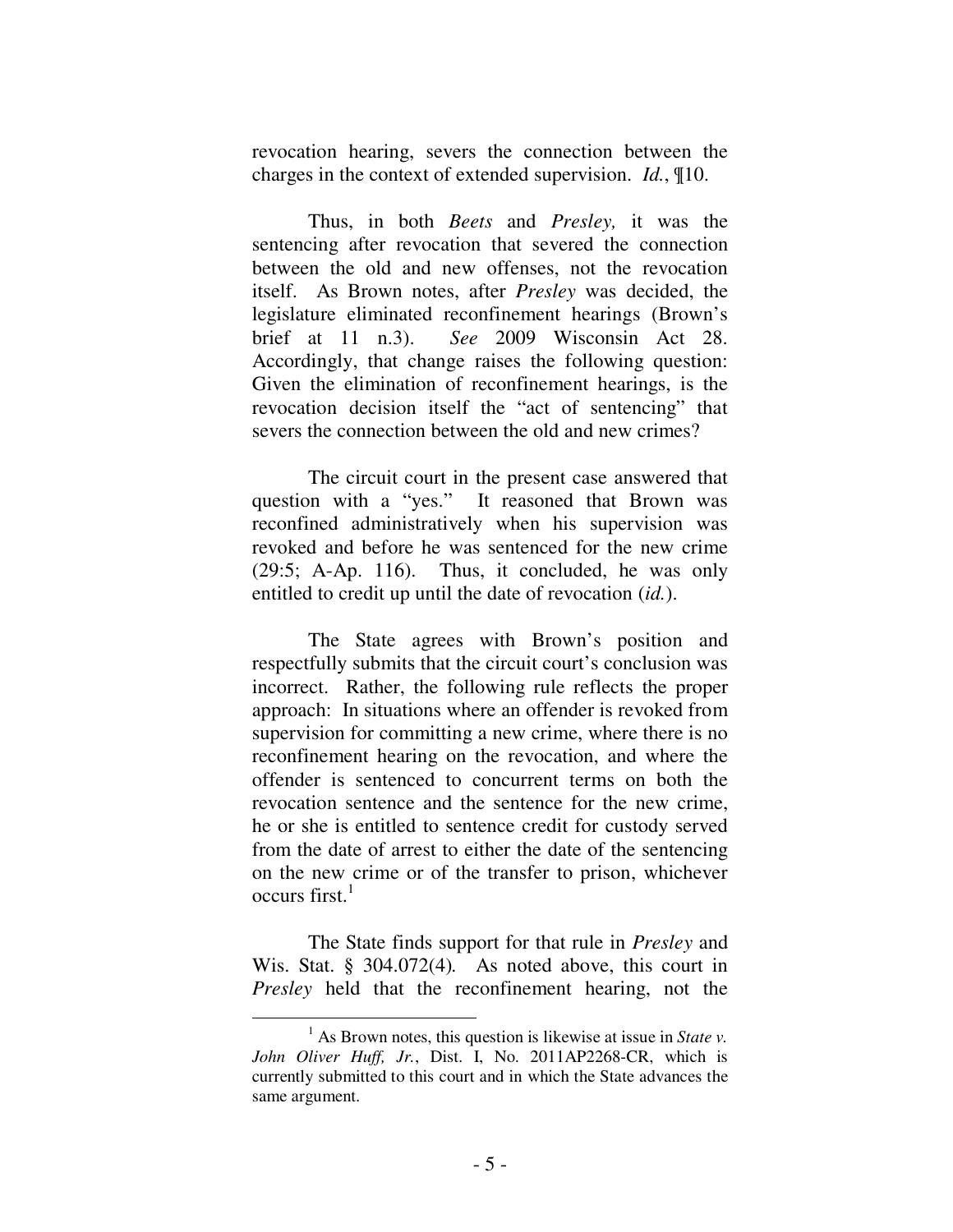revocation date, severs the connection between the old and new charges. *Presley*, 292 Wis. 2d 734, ¶10. The State in that case advanced a position essentially identical to the one that the circuit court in Brown's case adopted, i.e., that Presley was only entitled to credit up to the date of his revocation because he began serving his revocation sentence on that date.

 Significantly, the *Presley* court rejected that position, in part based on Wis. Stat. § 304.072(4). As that court explained, Wis. Stat. § 304.072(4) provided that "[t]he sentence of a revoked parolee or person on extended supervision resumes running on the day he or she is received at a correctional institution . . . ." Given that language, the *Presley* court observed, "If the State's position were to be adopted—that Presley was serving a sentence once the extended supervision was revoked—it would appear to conflict with § 304.072(4), which unambiguously states that the sentence begins once the offender is transported and received at a correctional institution, not when the revocation occurs." 292 Wis. 2d 734, ¶14. So too, here: To hold that the revocation date functions as an act of sentencing severing the connection between the old and new crimes would appear to conflict with Wis. Stat. § 304.072(4).

 Likewise, the Special Materials of the Wisconsin Jury Instructions devoted to sentence credit (SM-34A) support that conclusion. *See State v. Gilbert*, 115 Wis. 2d 371, 379, 340 N.W.2d 511 (1983) (stating that SM-34A is persuasive authority for the correct interpretation of Wis. Stat. § 973.155). The comments to SM-34A provide that revocation sentences commence when the offender arrives at prison and the "revocation date is irrelevant" for determining sentence credit. *Compare* Wis. JI-Criminal SM-34A cmt. 23b (June 1995) (stating that a sentence after revocation of probation where there is an imposed and stayed sentence, "the sentence commences when the offender arrives at the prison. The revocation date is irrelevant"), *and id.* at cmt. 23c ("Sentences of revoked parolees resume running on the date the person is received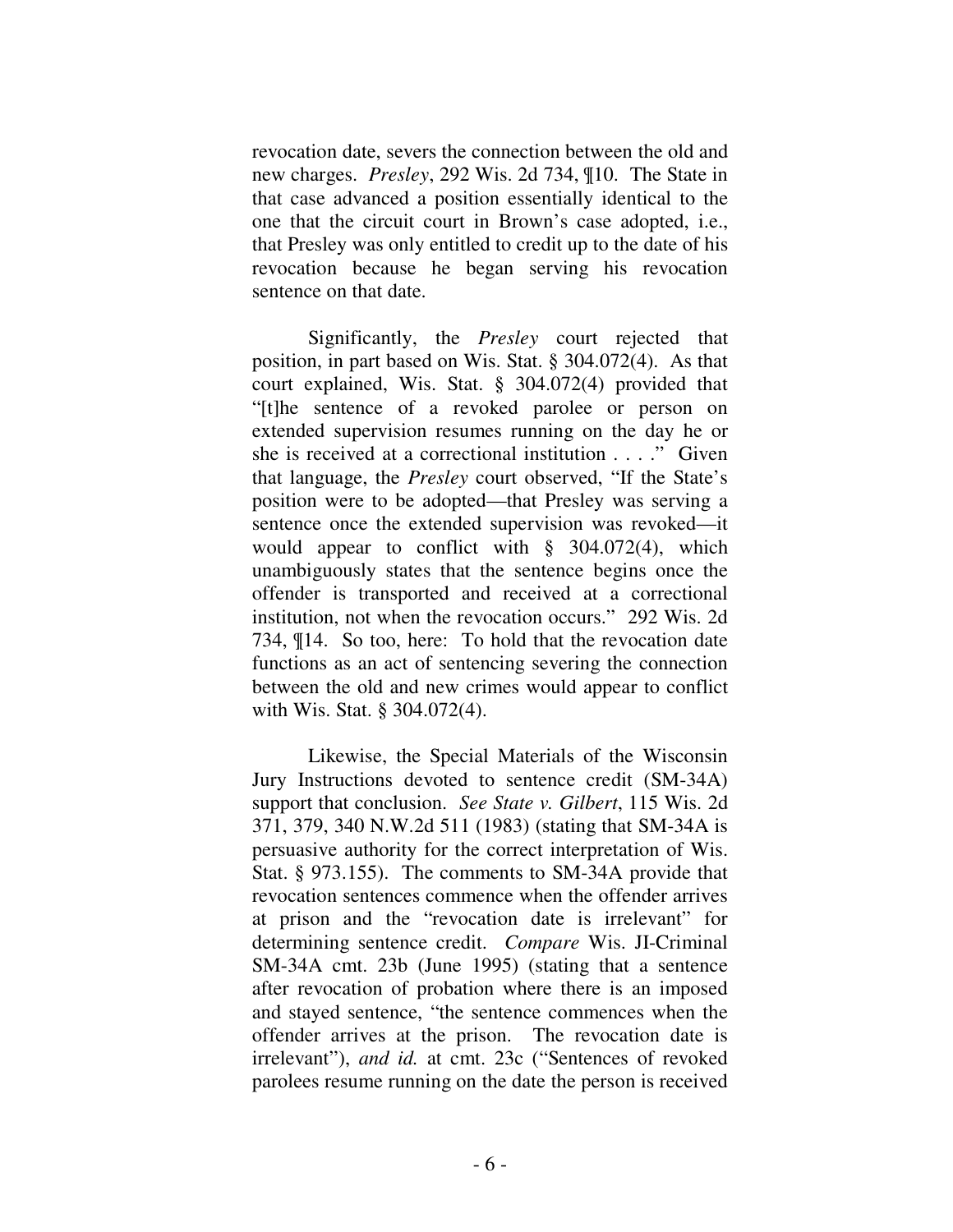at the correctional institution."); *with id.* at cmt. 23a (explaining that where a sentence is originally withheld and probation imposed, the sentence begins on the date of imposition).

 Here, the circuit court discounted § 304.072(4) as inapplicable because it is a sentence computation, not sentence credit, statute (29:3; A-Ap. 114). But statutes indicating a clear legislative intent for when sentences commence provide guidance for courts determining sentence credit under Wis. Stat. § 973.155. The fact that § 304.072(4) is not directed to a court or does not discuss credit directly does not make it inapplicable. Rather, § 304.072(4) is germane to the analysis: Its plain text demonstrates legislative intent that revocation sentences begin with an offender's transfer to prison, in the same way that an offender's sentence for any other crime begins on the day on which the court imposes sentence. As noted above and as this court in *Presley* explained, the circuit court's approach here would appear to conflict with the legislative intent provided in § 304.072(4).

 Finally, in addition to maintaining consistency with controlling law in *Beets*, *Presley*, and Wis. Stat. § 304.072(4), the rule advanced here by the State reflects the underlying purposes of Wis. Stat. § 973.155: affording fairness, applying credit consistently, and ensuring individual offenders do not serve more time than what he or she is sentenced to serve. *See Presley*, 292 Wis. 2d 734, ¶12. Thus, the State concedes that Brown should receive credit on his revocation sentence for the days he spent in custody until he was either received at the institution or for the "act of sentencing" of the new crime, whichever occurred first. Because the sentencing for his new crime occurred before his reception at the institution, he is entitled to a total of 209 days of credit—an additional fourteen days—for time in custody between his arrest and sentencing in the present case.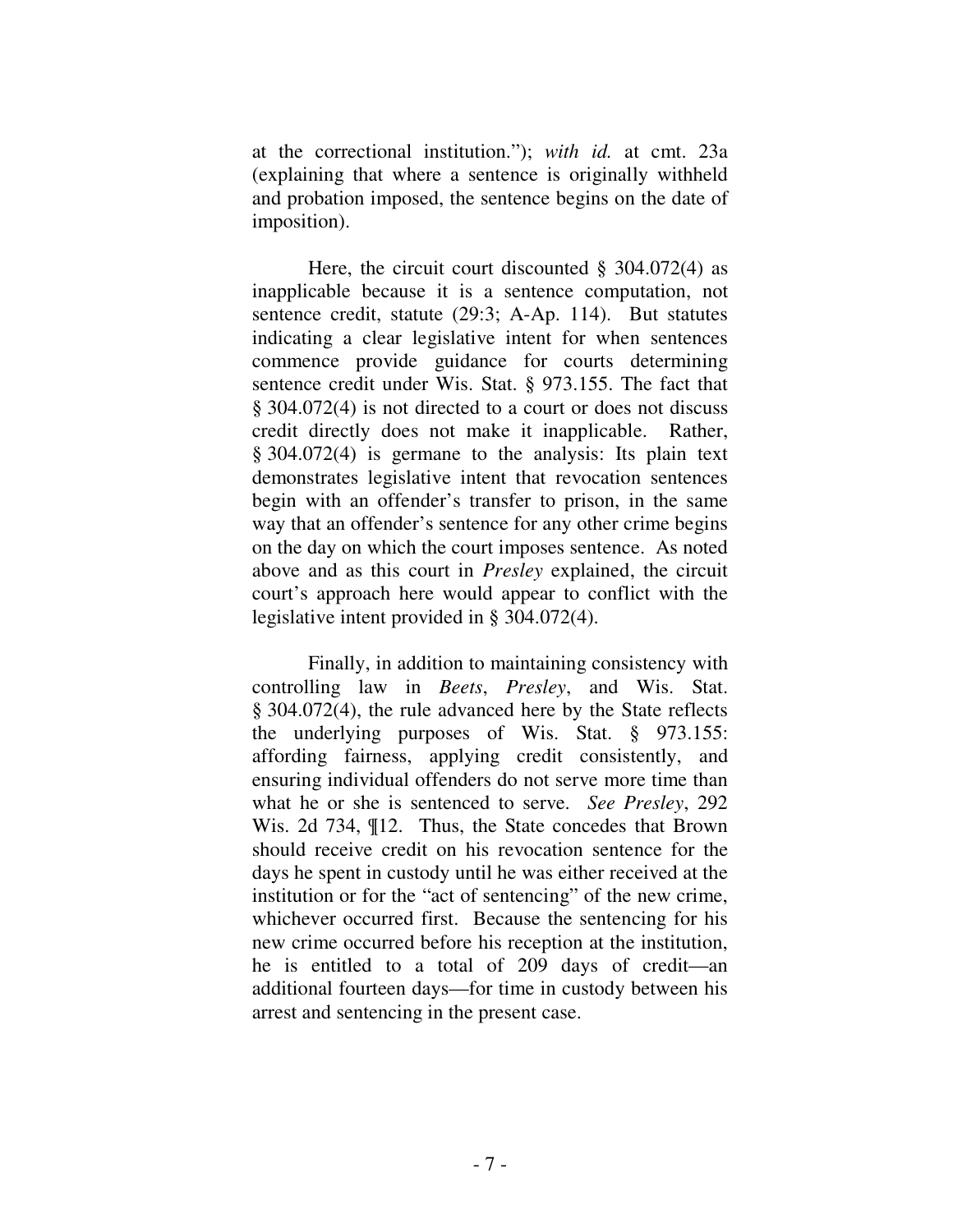**II. THE CIRCUIT COURT PROPERLY CONCLUDED THAT THE OFFICERS HAD PROBABLE CAUSE OR REASONABLE SUSPICION TO STOP THE CAR.** 

### **A. Relevant law and standard of review.**

 A traffic stop by police is a seizure of persons within the meaning of the Fourth Amendment. *State v. Popke*, 2009 WI 37, ¶11, 317 Wis. 2d 118, 765 N.W.2d 569. "A traffic stop is generally reasonable if the officers have probable cause to believe that a traffic violation has occurred, or have grounds to reasonably suspect a violation has been or will be committed." *Id.* (internal quotation marks and citations omitted).

 Probable cause requires that the quantum of evidence lead a reasonable police officer to believe that there is more than a possibility that a person is guilty of violating a traffic law. *Id.*, ¶14. To demonstrate reasonable suspicion to initiate a stop, "'the officer must be able to point to specific and articulable facts which, taken together with rational inferences from those facts, reasonably warrant the intrusion of the stop.'" *Id.*, ¶23 (quoting *State v. Post*, 2007 WI 60, ¶10, 301 Wis. 2d 1, 733 N.W.2d 634) (internal quotation marks omitted).

 On review of a circuit court's denial of a motion to suppress, this court will uphold the circuit court's findings of fact unless they are clearly erroneous. *State v. Jackson*, 147 Wis. 2d 824, 829, 434 N.W.2d 386 (1989). Whether the undisputed facts and the facts found by the circuit court satisfy the constitutional requirement of reasonableness presents a question of law that this court reviews de novo. *Id.*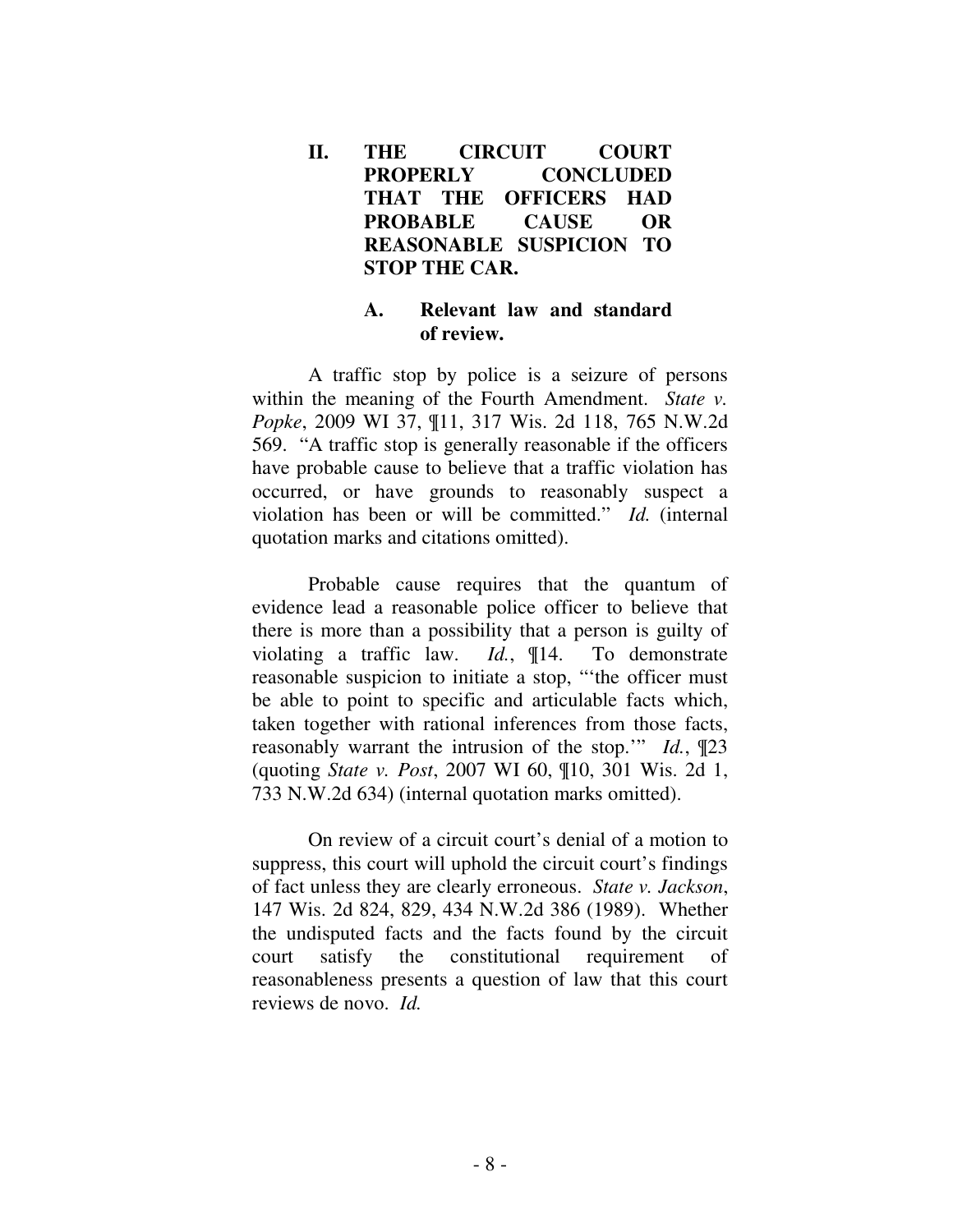#### **B. Background.**

On the night of his arrest, Brown was riding in the back seat of his 1977 Buick Elektra while an acquaintance, Willie Lipsey, drove (38:5, 19, 28; 39:4-7). The Elektra's tail lamps consisted of two wide horizontal red panels each next to a smaller white panel, all situated above the bumper (39:8-9; 45:D-Exhs. 3-4; R-Ap. 101).<sup>2</sup> Each lamp contained four bulbs (*id.*). Three of the four bulbs starting from the outside of the car illuminated the red panel, and the fourth bulb, near the center of the car, illuminated the white panel (*id.*).

Milwaukee police officers Michael Wawrzonek and his partner William Feely each testified that they stopped the Elektra for having a defective tail lamp after observing that one of the three bulbs under the red panel on the driver's side was unlit (38:5, 9, 27).

Lipsey, the driver, disputed the officers' testimony. He stated that he had stopped at a gas station before the encounter with the officers and filled the car's tank, which was accessible from under the license plate on the back of the car (39:7-8). He stated that he habitually left the car running while filling the gas tank, and that, from his vantage point while he was filling the tank that night, he noticed that all of the tail bulbs on the Elektra were operational (39:9-10, 19). Lipsey also explained that not all of the bulbs on the car would necessarily be illuminated at the same time: The first and third bulbs under the red panel comprised parking lights, the middle bulb was the brake light, and the fourth bulb under the white panel illuminated only when the driver shifted into reverse (39:8-9).

The circuit court made factual findings relevant to the stop based on the defective tail lamp at the conclusion of the hearing (39:28-36; A-Ap. 101-09). It found that

 $\overline{a}$ 

 $2^2$  To aid the court, the State included in its appendix copies of defense exhibits 3 and 4, which are photographs of the back of the Elektra taken before the motion hearing (R-Ap. 101).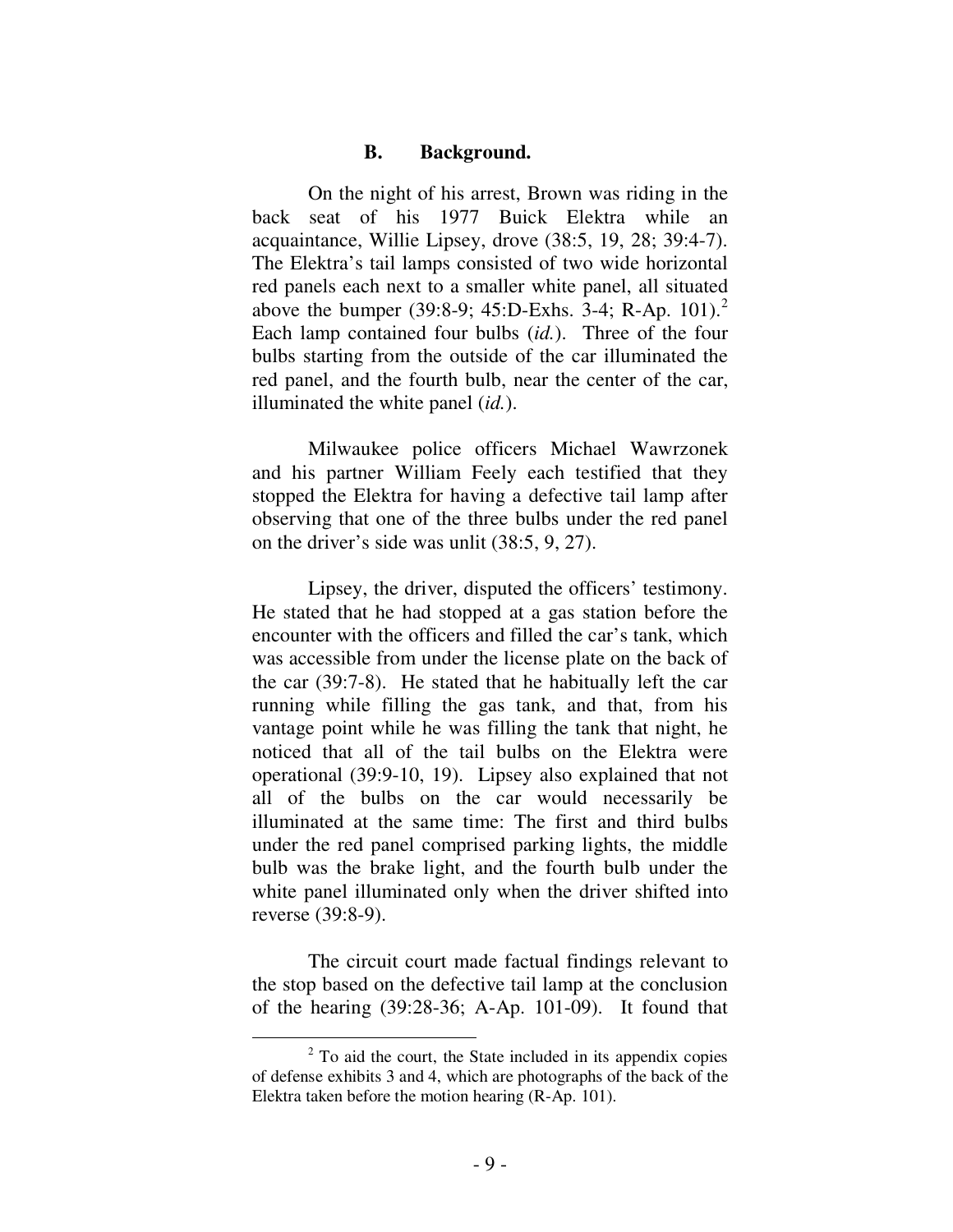both Officer Feely and Officer Wawrzonek saw that the Elektra had a defective tail lamp (39:28; A-Ap. 101). It noted that Wawrzonek specifically observed that the defect was in "the driver's side tail lamp and it was one of three lights that was out" (*id.*).

The court further summarized Lipsey's testimony that he knew that the tail lamp bulbs were operational on July 3, 2010, based on his filling the gas tank earlier that evening (39:31; A-Ap. 104). It noted that the photographs of the car showed that all three of the red-panel tail bulbs were operational, *see* 45:D-Exhs. 3-4 (R-Ap. 101), but that the photo was taken a week before the hearing in January 2011, not in July 2010 (39:31; A-Ap. 104).

The court found that both officers were credible as to their observations that the tail lamp was defective:

> Both officers testified about the defective tail lamp. And I think it's important that Officer Wawrzonek specifically said it was one of three lights on the driver's side. In looking at the picture, there are three lights that we're talking about here, that fourth one is the reverse light, as I was told in looking at the pictures. So he specifically is saying that one of those three lights was out.

(39:31-32; A-Ap. 104-05).

It further found that Lipsey was not credible as to his claim that the tail lamps were fully operational:

> I don't think it's credible that Mr. Lipsey remembers whether his lights were working or not at the time. No officer had stopped them to know what day you looked at your lights, and whether or not one of them was out or not makes no sense. . . . I just think people do not pay attention to that type of thing on a regular basis, particularly to a day, and I just don't find that credible.

(39:32; A-Ap. 105).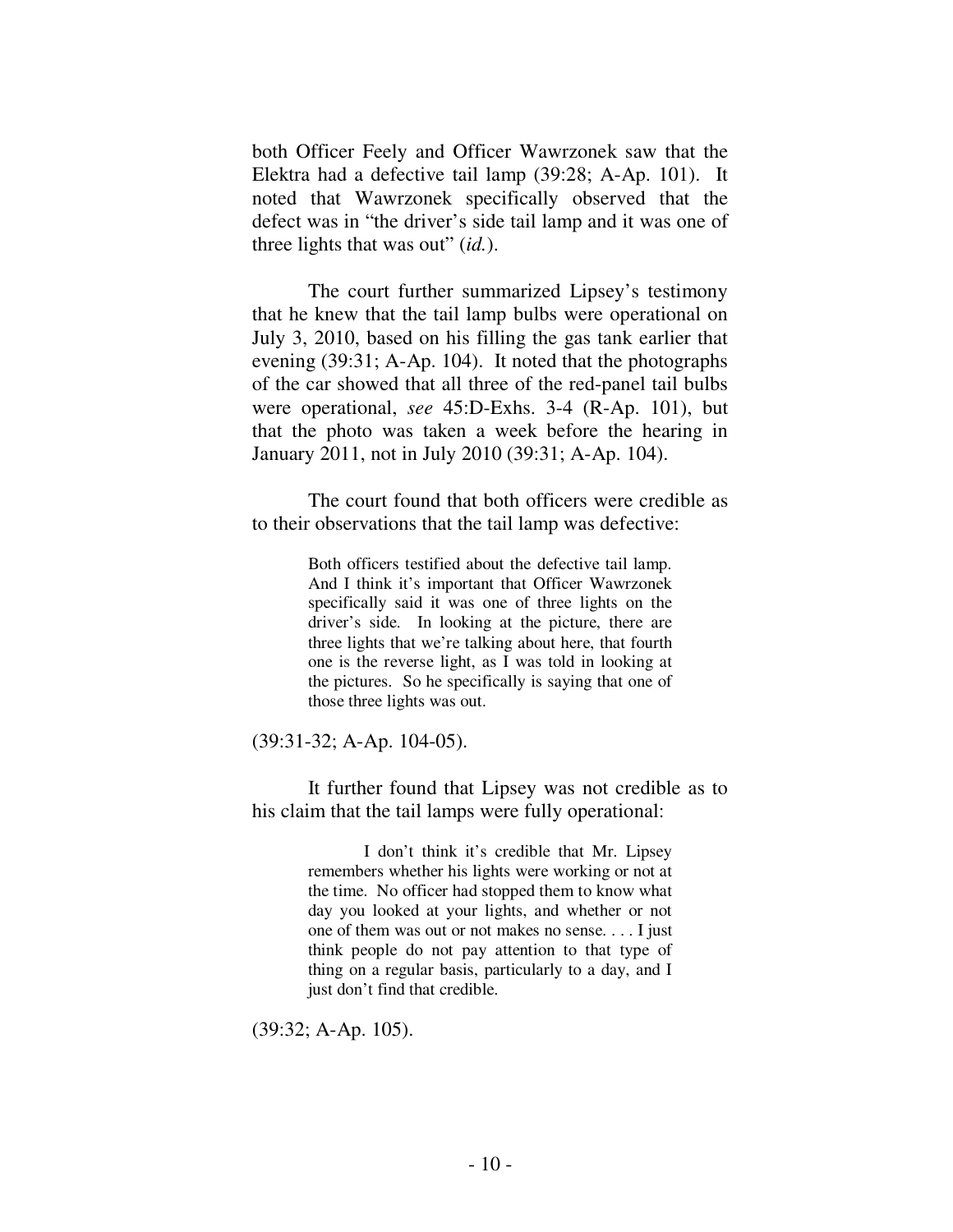Brown's counsel pointed out to the court that based on Lipsey's testimony, the middle bulb on the tail lamp was a brake light and would not necessarily be illuminated when the tail lamp was on (39:35; A-Ap. 108). Thus, he argued, the officers were incorrect in their belief that the tail lamp was defective based on their observation of an unlit bulb (*id.*).

The court clarified its findings and addressed the issue raised by counsel:

> [I]f the officers even reasonably believed that a light was out even if it's later shown to be not out, it forms the basis of a stop. I thought of that afterwards, that, you know, sometimes an officer could be mistaken given the age of the car as to which lights are supposed to be on and which ones aren't. Just stopping a car based on that, that could give them a basis if they believed that the taillight was out even if it's later to be shown that somehow that that light is supposed to not be on at that time. I don't think it's a fatal flaw in the stop itself if the officers were in fact mistaken. I'm not saying that they were, but I wanted to add that as far as [the] analysis goes in my mind because I did think about that later.

(40:7-8; A-Ap. 110-11).

In his postconviction motion to the circuit court, Brown argued that the stop violated the Fourth Amendment because, even if one of the tail lamp bulbs was defective, it was not a violation of Wis. Stat. § 347.13(1) (28:4-5; A-Ap. 120-21). He argued that the statute merely requires that cars equipped with two tail lamps must have those lamps "in good working order," not that all of the bulbs within a multi-bulb tail lamp must be operational (*id.*). Alternatively, he argued, his counsel was ineffective for failing to raise that argument to the court during the hearing on the motion to suppress (28:5- 6; A-Ap. 121-22).

The circuit court denied the postconviction motion in a written order (29; A-Ap. 112-16). It explained that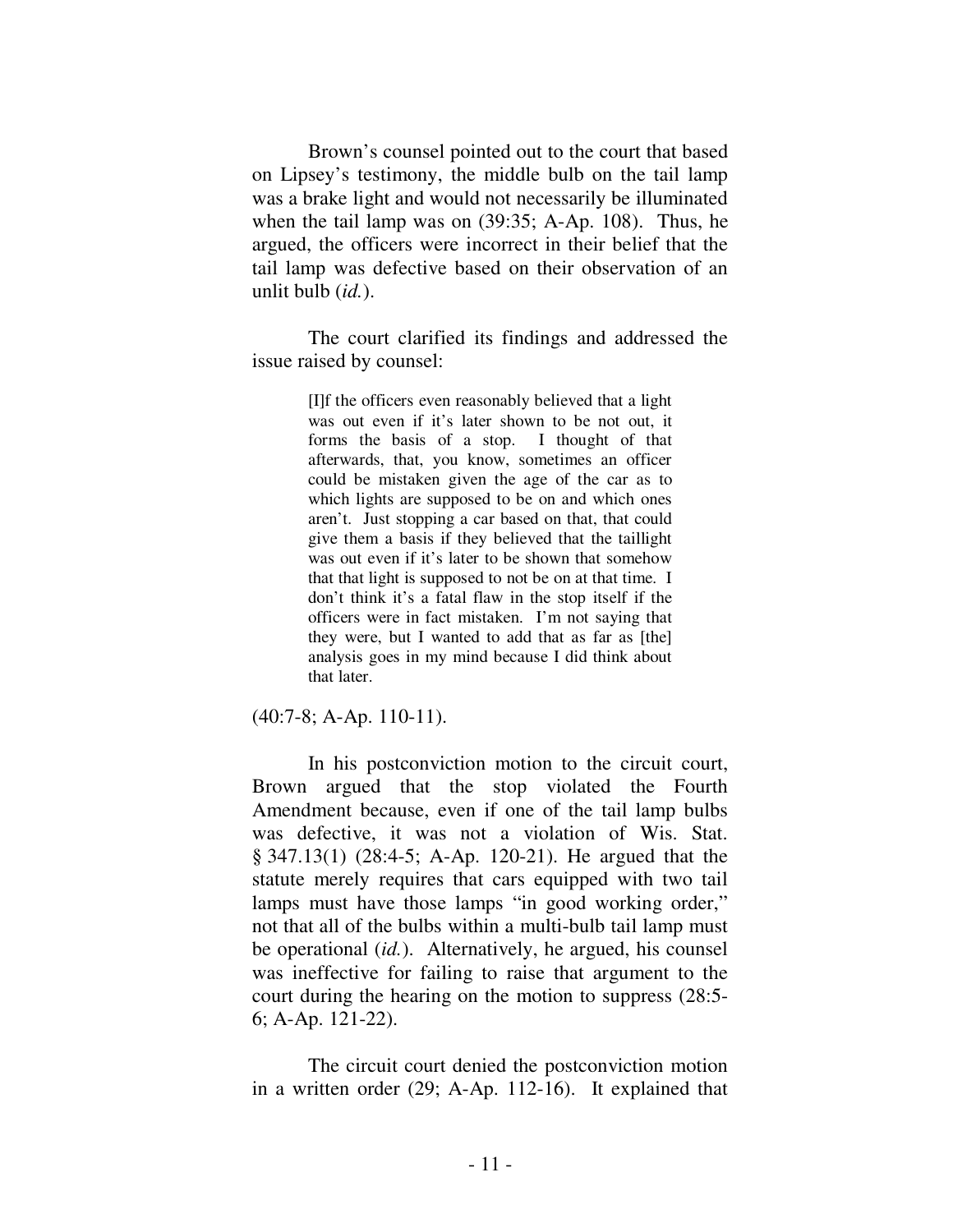even if Brown had brought Wis. Stat. § 347.13(1) to the court's attention, "the result would have been the same":

> The court based its decision on the officers' reasonable belief that one of the lights on the vehicle was inoperable or defective. The court referenced the fact that the age of the car might have a bearing on an officer's reasonable belief, and even if it is shown later on that a particular light wouldn't necessarily have been operational, it doesn't affect their reasonable belief at the time of the stop. The court's decision was based on the officers' objective viewing of the vehicle, and therefore, reference by counsel to sec. 347.13(1), Stats., would not have altered the outcome of the court's findings and conclusions.

(29:2-3; A-Ap. 113-14).

**C. The circuit court properly concluded that the officers' observation of a seemingly defective tail lamp bulb provided probable cause or reasonable suspicion to stop the car based on a violation of Wis. Stat. § 347.13(1).** 

As an initial matter, the circuit court's findings that both officers observed a defective tail lamp and stopped the car on that basis were not clearly erroneous. Both officers testified that the one of the three bulbs in the driver's side tail lamp was defective.

Likewise, the circuit court's findings that the officers were credible were not clearly erroneous. Both officers stated that they were not otherwise familiar with the car or its occupants (38:12-13, 26-27). Further, as the court explained, it believed the officers' testimony over that of Lipsey, reasoning that most people would not independently notice—let alone be able to recall noticing on a given day—that a car's tail lamps were fully operational. *See* Wis. Stat. § 805.17(2); *State v. Byrge*, 2000 WI 101, ¶33, 237 Wis. 2d 197, 614 N.W.2d 477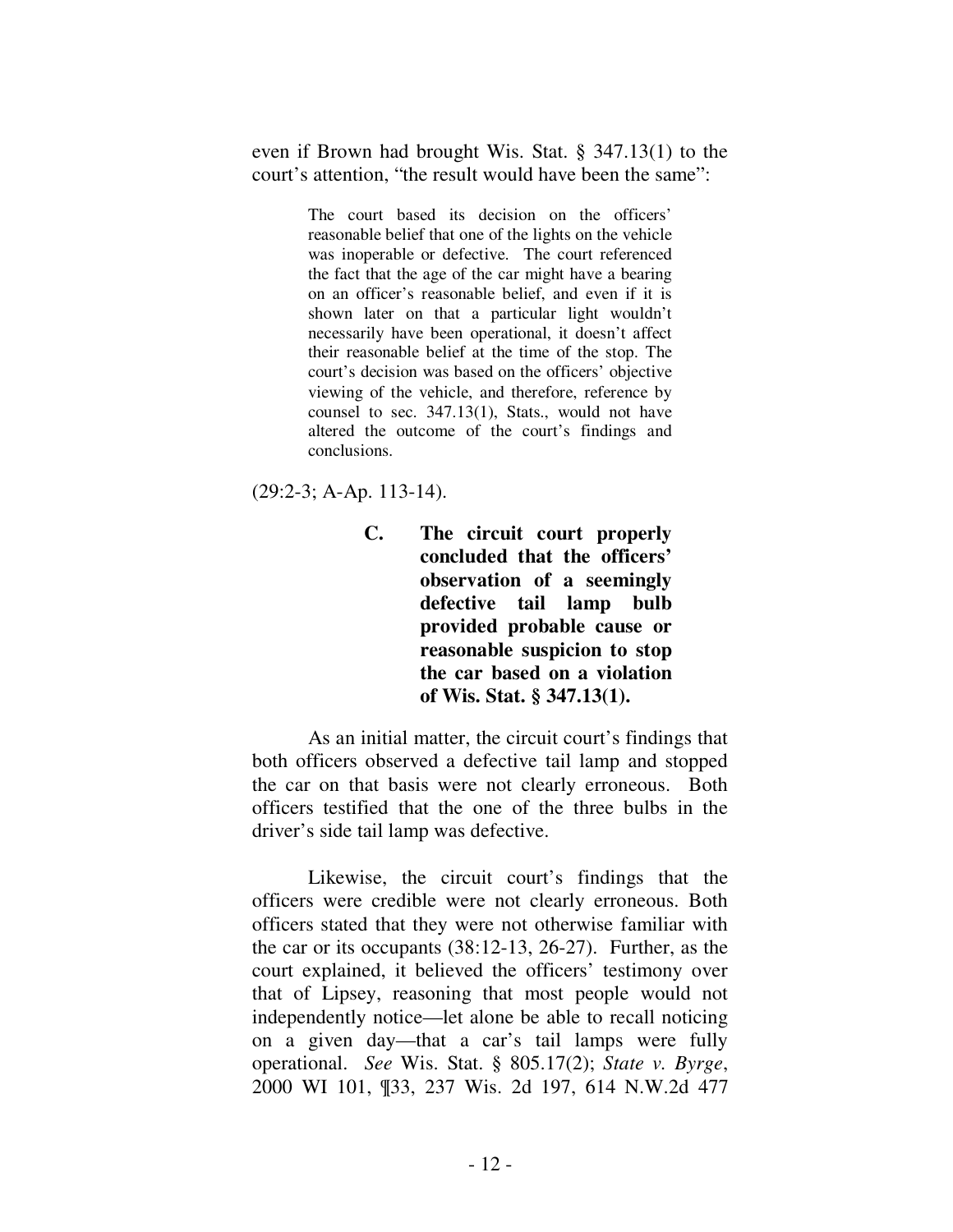(appellate courts "give due regard" to a circuit court's opportunity to assess witnesses' credibility).

Given those findings, the circuit court's conclusions were not erroneous. As the circuit court noted, the officers had a reasonable belief that a violation was occurring, particularly given the age of the Elektra, and the reasonableness of that belief is not made unreasonable by a later showing that a particular bulb would not have necessarily been lit when the officers saw the car. Accordingly, even if the officers mistakenly believed that an unlit bulb should have been lit, that mistake does not affect the fact that they had reasonable suspicion, if not probable cause, to stop the car.

> **D. The officers did not make a "mistake of law" because a single defective bulb within a multi-bulb tail lamp could constitute a violation of Wis. Stat. § 347.13(1).**

Brown urges on appeal that the stop of the vehicle was predicated on a mistake of law, invoking *State v. Longcore*, 226 Wis. 2d 1, 9, 594 N.W.2d 412 (Ct. App. 1999). He argues that the officers here lacked reasonable suspicion or probable cause that Lipsey was committing a violation of Wis. Stat. § 347.13(1) because all that the statute requires is that "two tail lamps be in good working order," not all tail lamps when there are more than two (Brown's brief at 13). Accordingly, by his reasoning, having one defective bulb among multiple bulbs comprising his tail lamp did not violate the statute, because the statute requires only two total bulbs to be in good working order (Brown's brief at 13-14).

The fundamental flaw in Brown's argument is that the statute references tail lamps; it does not say anything about bulbs. To avoid that problem, Brown presupposes the term "tail lamp" as used in  $\S$  347.13(1) to mean each *bulb* positioned in the back of the car. That approach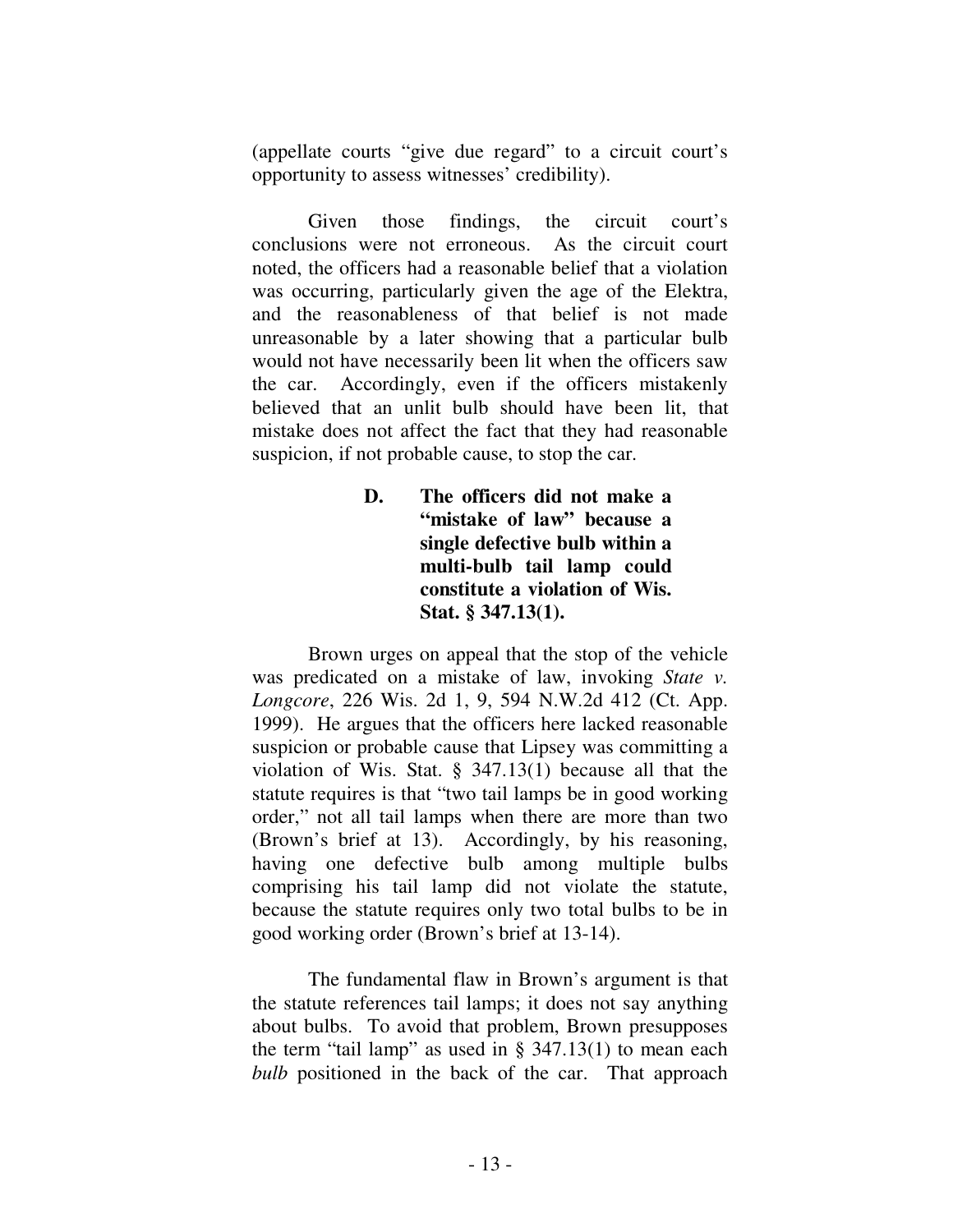disregards the definition of "tail lamp" as provided in Wis. Stat. § 340.01(66): "Tail lamp' means a device to designate the rear of a vehicle by a warning light." The statute does not designate each individual bulb to be a tail lamp. Rather, the tail lamp is a device that may consist of one bulb multiple bulbs, or some other light source that allows the device to provide sufficient visibility.

Here, given the findings of the circuit court, one of the bulbs included within the tail lamp appeared to be inoperable. A tail lamp with a defective bulb, regardless of how many other bulbs are operating, is not "in good working order" as required by Wis. Stat. § 347.13(1). Thus, where the officers either (1) in fact observed one of the tail lamp bulbs to be defective or (2) observed the unlit brake light bulb and simply made a mistake of fact that that bulb should have been illuminated, either of those observations provided at least reasonable suspicion, if not probable cause, to stop the vehicle and investigate a potential violation of Wis. Stat. § 347.13(1).

This court has so held under similar facts in *State v. Laurence Evan Olson*, Dist. IV, No. 2010AP149-CR, slip op. at ¶¶11-12 (Wis. Ct. App. Aug. 5, 2010) (R-Ap. 106-  $(07)<sup>3</sup>$  In that case, Olson was driving a car "equipped with four tail lamp bulbs, one of which was burnt out" and stopped by a trooper. Slip op. at ¶2; (R-Ap. 103). The court employed the reasoning set forth above based on the language of Wis. Stat. §§ 340.01(66) and 347.13(1) and concluded that the stop was valid because the trooper's observation of the defective bulb provided probable cause to perform the traffic stop. Slip op. at ¶13 (R-Ap. 107).

 Accordingly, Officers Wawrzonek and Feely had probable cause or reasonable suspicion to believe that a violation of Wis. Stat. § 347.13(1) was occurring and,

 $\overline{a}$ 

 $3$  "[A]n unpublished opinion issued on or after July 1, 2009, that is authored by  $\ldots$  a single judge under s. 752.31(2) may be cited for its persuasive value." Wis. Stat. § 809.23(3)(b). In accordance with Wis. Stat. § 809.23(3)(c), the State has included a copy of the slip opinion in its appendix to the brief (R-Ap. 102-07).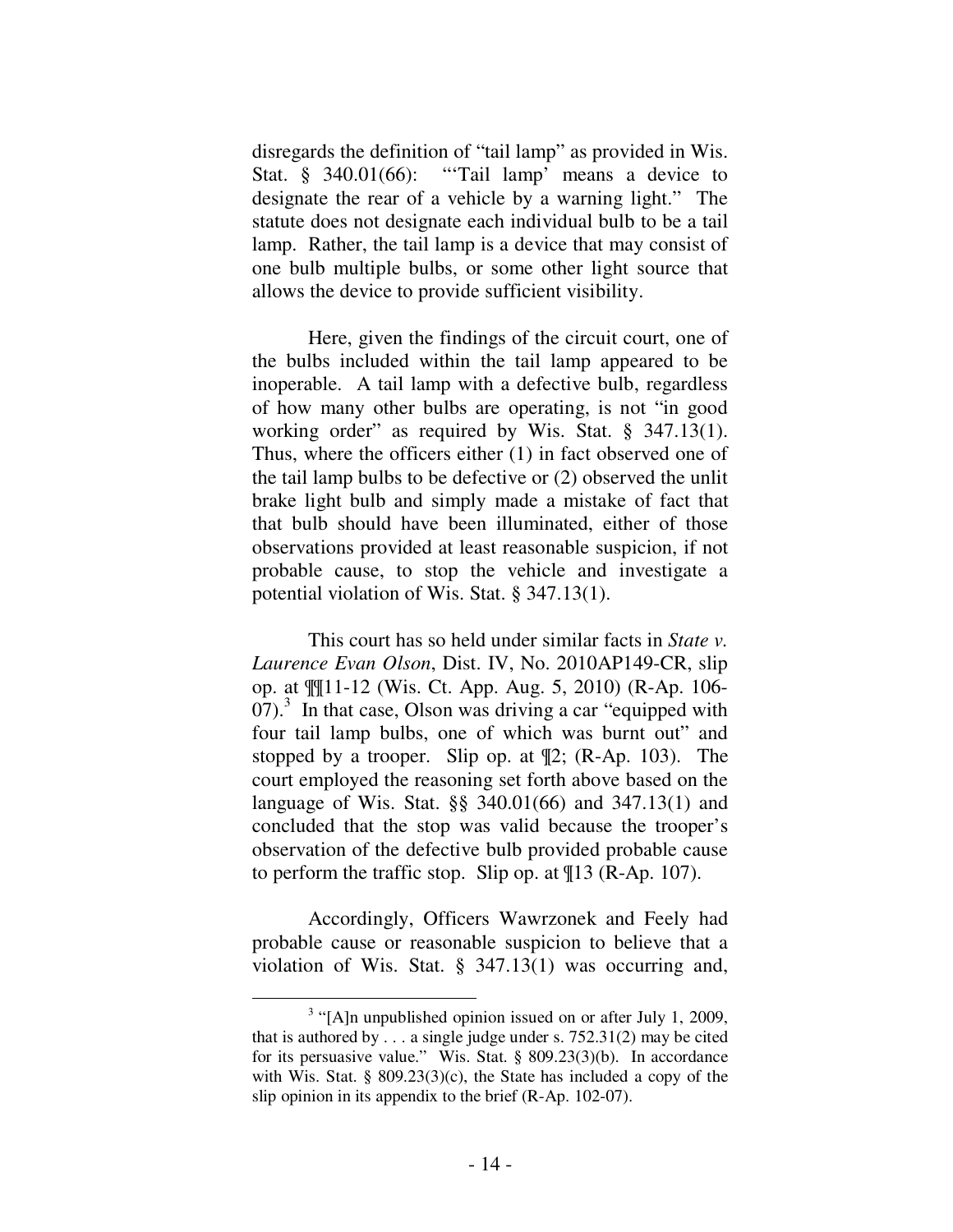hence, the stop did not violate the Fourth Amendment. The circuit court did not err in so concluding.

## **III. BROWN WAS NOT DENIED THE EFFECTIVE ASSISTANCE OF COUNSEL BASED ON COUNSEL'S FAILURE TO RAISE A MERITLESS ARGUMENT TO THE CIRCUIT COURT.**

Brown finally argues, in the alternative, that his trial counsel was ineffective for failing to argue that a single defective bulb under these circumstances could not violate Wis. Stat. § 347.13(1) (Brown's brief at 14-16). This court should summarily reject this argument.

To establish ineffective assistance of counsel, a defendant must prove that the representation was (1) deficient and (2) prejudicial. *Strickland v. Washington*, 466 U.S. 668, 687 (1984). Courts need not address both prongs of the *Strickland* test if the defendant fails to make a sufficient showing on one. *See id.*

 For the reasons stated above in Part II.C and D, an officer viewing a car with a single defective tail lamp bulb has probable cause or reasonable suspicion to believe that a violation of Wis. Stat. § 347.13(1) was occurring. Accordingly, Brown cannot demonstrate that his counsel was deficient for failing to raise that argument. *See State v. Wheat*, 2002 WI App 153, ¶14, 256 Wis. 2d 270, 647 N.W.2d 441 (counsel is not deficient for failing to pursue meritless argument). Brown is not entitled to relief on his ineffective assistance of counsel claim.

### **CONCLUSION**

 For those reasons, the State respectfully asks that this court affirm the judgment of conviction and circuit court's postconviction decision and order based on Brown's challenge to the stop. It also respectfully asks that this court reverse the portion of the circuit court's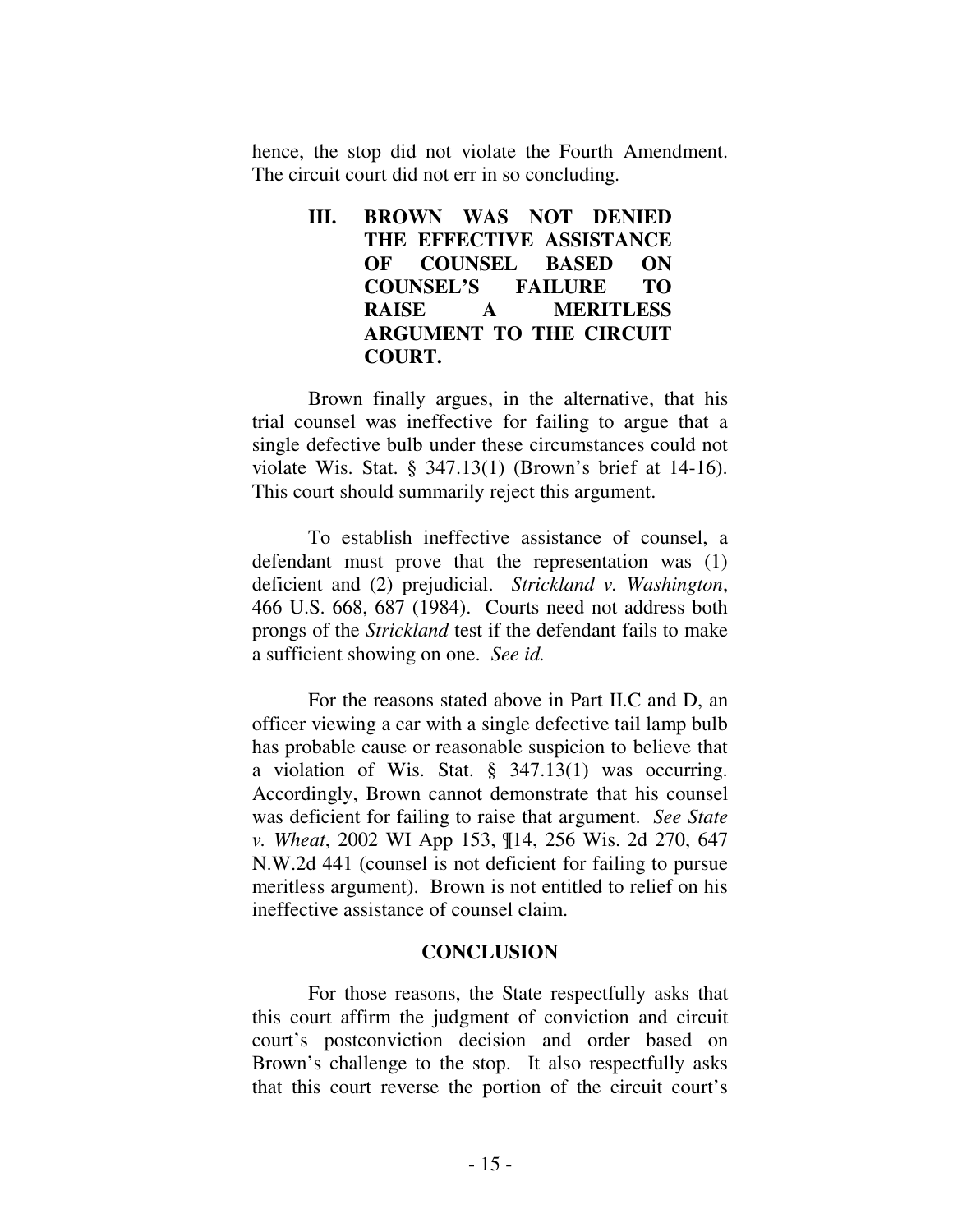order denying Brown sentence credit from January 14 to January 28, 2011, and remand to the circuit court with directions to amend the amended judgment of conviction to reflect a total of 209 days of sentence credit.

Dated this 26th day of June, 2012.

Respectfully submitted,

 J.B. VAN HOLLEN Attorney General

 SARAH L. BURGUNDY Assistant Attorney General State Bar #1071646

Attorneys for Plaintiff-Respondent

Wisconsin Department of Justice Post Office Box 7857 Madison, Wisconsin 53707-7857 (608) 261-8118 (608) 266-9594 (Fax) burgundysl@doj.state.wi.us